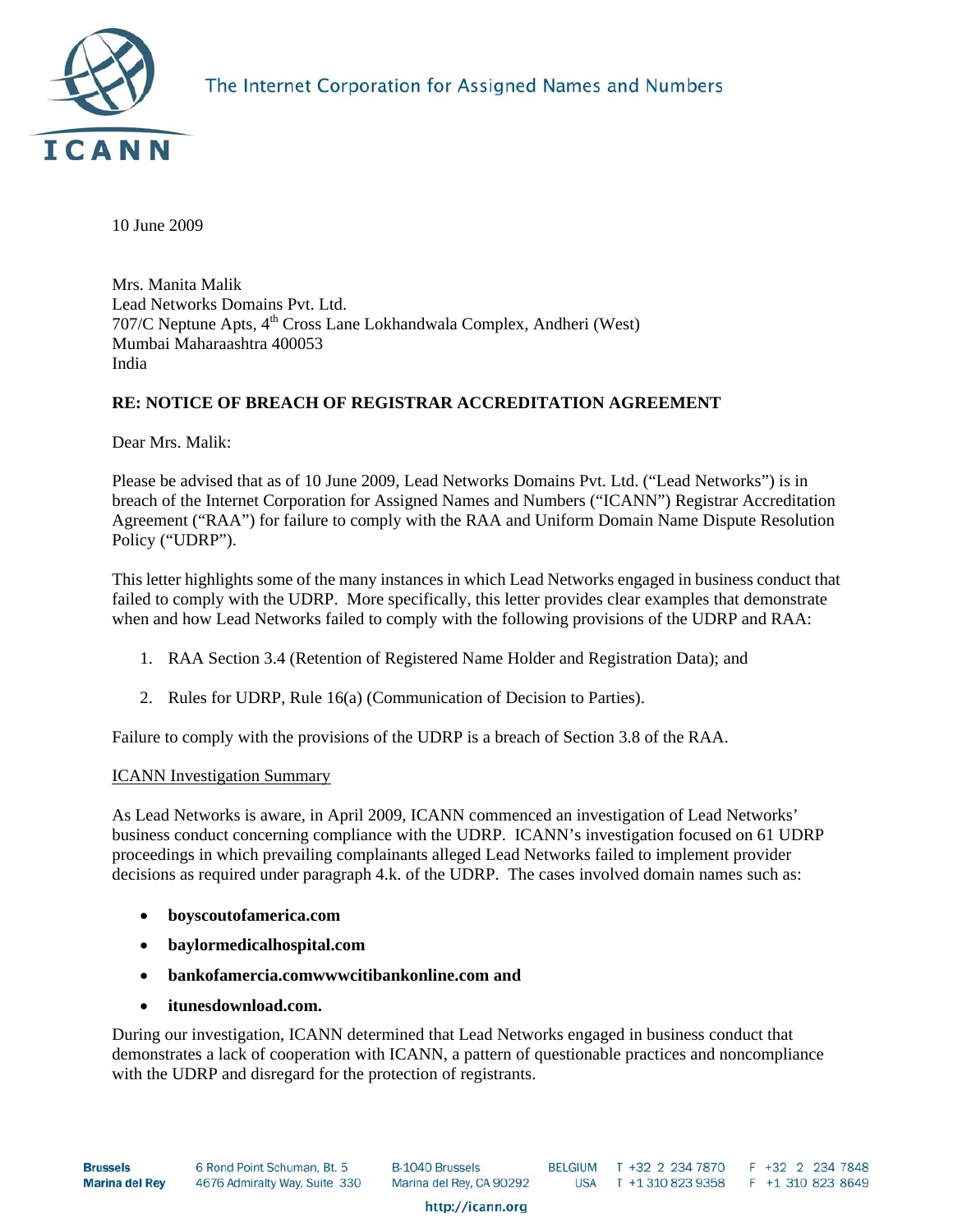

Lead Networks Notice of Breach 10 June 2009 Page 2

Lead Networks failed to cooperate with ICANN's investigation in good faith. ICANN granted Lead Networks an extension to provide records by 5 May 2009. Lead Networks is required to maintain records and data pursuant to RAA Section 3.4. As of 8 June 2009, an entire month after the deadline, Lead Networks had not provided any records or an explanation for its failure to do so. ICANN found this particularly disconcerting considering Lead Networks' RAA expires 15 June 2009, coupled with the accusations regarding Lead Networks' conduct as described in a letter to ICANN from the World Intellectual Property Organization and complaints voiced by various members of the ICANN community.

ICANN received data from Lead Networks on 9 June 2009. This data arrived one month after the deadline, one week before an ICANN meeting and nearly one week before Lead Networks' RAA expires. However, ICANN believes that reviewing the data Lead Networks provided is in the best interests of protecting registrants and thus will extend Lead Networks' current RAA for 30 days while ICANN reviews the data and makes a final determination.

### Failure to comply with RAA Section 3.4.2 (Retention of Registered Name Holder and Registration Data)

Lead Networks failed to comply with its contractual obligation to maintain data and produce it upon ICANN's request pursuant to RAA section 3.4.2. This section requires registrars to maintain all related correspondence with Registered Name Holders. The section reads;

> 3.4.2 During the Term of this Agreement and for three years thereafter, Registrar (itself or by its agent(s)) shall maintain the following records relating to its dealings with the Registry Operator(s) and Registered Name Holders:

> 3.4.2.1 In electronic form, the submission date and time, and the content, of all registration data (including updates) submitted in electronic form to the Registry Operator(s);

3.4.2.2 In electronic, paper, or microfilm form, all written communications constituting registration applications, confirmations, modifications, or terminations and related correspondence with Registered Name Holders, including registration contracts; and

3.4.2.3 In electronic form, records of the accounts of all Registered Name Holders with Registrar, including dates and amounts of all payments and refunds.

On 16 April 2009, ICANN requested that Lead Networks provide all data required under section 3.4.2 for each domain name subject to our investigation. This data should include (though is in no way limited to) official documentation received from Registered Name Holders challenging UDRP panel decisions. Lead Networks did not provide this data for any of the domain names identified, nor did Lead Networks provide an explanation for failing to comply with ICANN's request.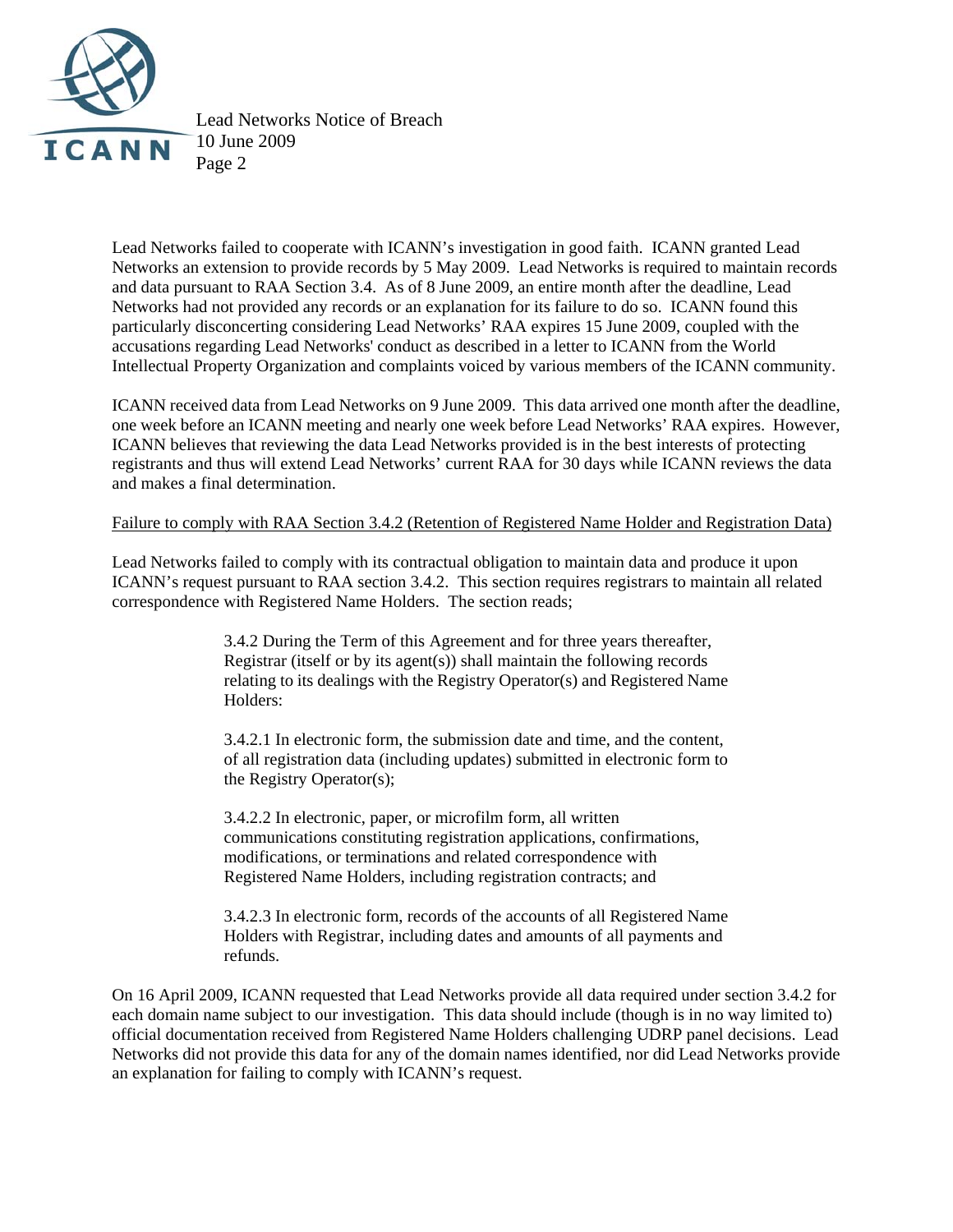

Lead Networks Notice of Breach 10 June 2009 Page 3

Pursuant to section 3.4.3, Lead Networks is required to make these records available to ICANN upon reasonable notice. Lead Networks' failure to provide the registrant data to ICANN is a separate and independent breach of the RAA.

Because Lead Networks failed to cooperate with this aspect of the investigation, ICANN can only determine that Lead Networks failed to maintain the registration data as required under RAA Section 3.4.2. ICANN deems this conduct a breach of Lead Networks' obligations under Section 3.4.2 a separate and independent breach of the RAA.

## UDRP Rule 16(a)

Lead Networks has admitted that it has never complied with UDRP Rule 16(a). Rule 16(a) requires the registrar to, "immediately communicate to each Party, the Provider, and ICANN the date for the implementation of the decision in accordance with the Policy." This rule places an affirmative obligation on registrars to communicate how they intend to implement Provider decisions in every case.

ICANN staff reviewed its records to locate Lead Networks' 16(a) notifications to ICANN and the parties concerning the 61 cases within ICANN's investigation, and could not locate a single instance in which Lead Networks communicated plans to implement the Provider decisions. Further, in an e-mail transmission from Lead Networks to ICANN, dated 29 May 2009, a Lead Networks representative indicated that Lead Networks was not aware of its obligations pursuant to Rule 16(a) prior to ICANN's investigation. The Lead Networks representative further admitted that because Lead Networks was unaware of the contractual obligation, Lead Networks has not engaged in the practice of communicating plans to implement Provider decisions as required by the UDRP.

Based on Lead Networks' willful and consistent failure to immediately communicate to each Party, the Provider, and ICANN the date for the implementation of the decision in accordance with the UDRP, ICANN deems Lead Networks in breach of UDRP Rule 16(a) and by extension the Lead Networks RAA.

ICANN has previously expressed the importance of the notification required by UDRP Rule 16(a); it was one of the grounds for the notice of breach issued to Red Register, Inc. in May 2008 [<http://www.icann.org/correspondence/burnette-to-sundin-15may08.pdf>](http://www.icann.org/correspondence/burnette-to-sundin-15may08.pdf). Again, the seriousness of this compliance issue is magnified in this case by the accusations regarding Lead Networks' conduct as described in

- a letter to ICANN from the World Intellectual Property Organization dated 9 April 2009 [<http://www.icann.org/correspondence/wilbers-to-jeffrey-09apr09-en.pdf](http://www.icann.org/correspondence/wilbers-to-jeffrey-09apr09-en.pdf)> (asserting that Lead Networks' conduct "undermines the efficacy of the UDRP in both spirit and letter."); and
- complaints voiced by various members of the ICANN community.

### Conclusion